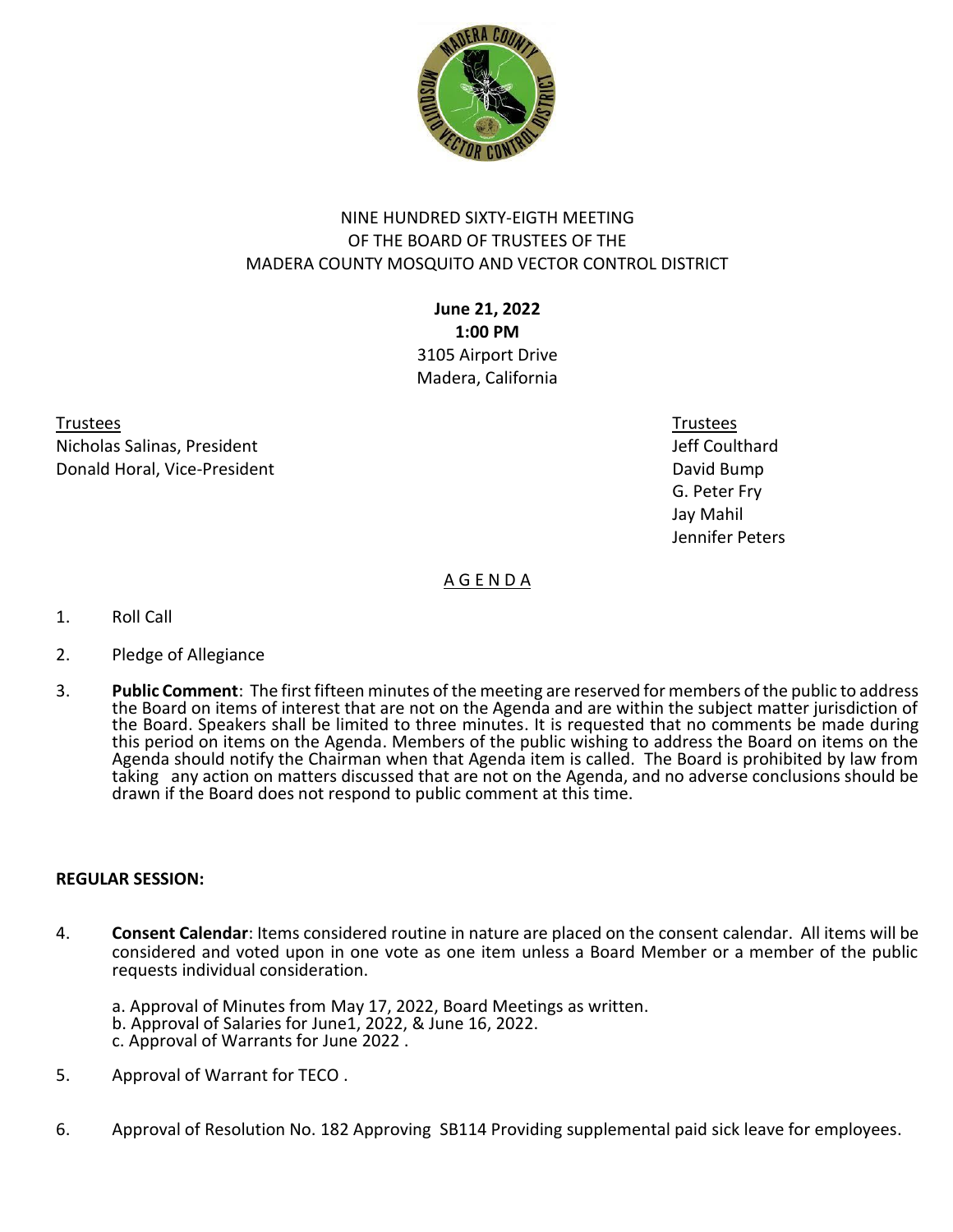- 7. Approval of Resolution # 183 Approving Amended Budget for FY 22/23
- 8. Manager's Report.
- 9. Board Members' Comment Session.
- 10. Adjournment.